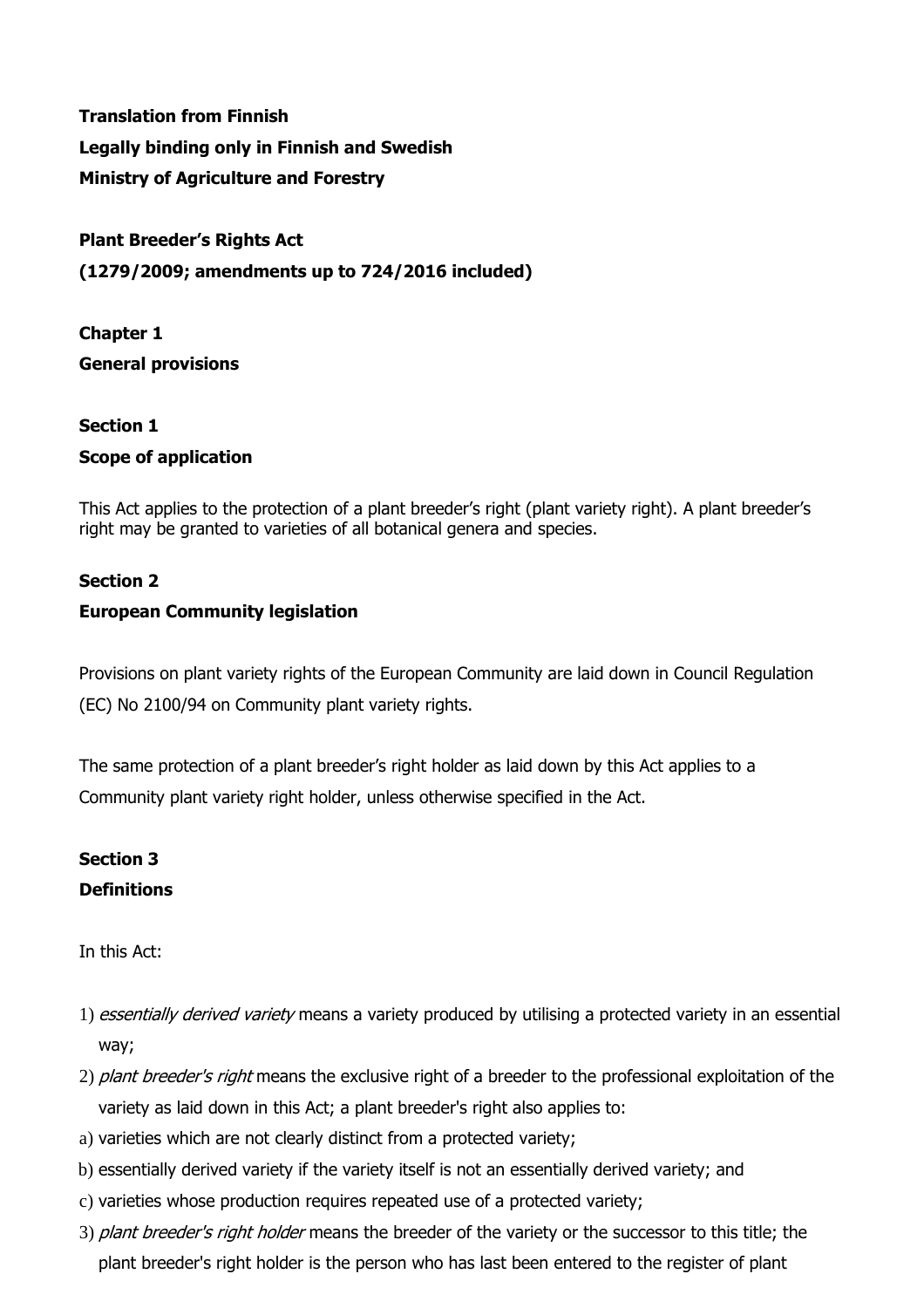breeder's rights referred to in section 22 as the plant breeder's right holder, unless otherwise shown;

- 4) variety means a plant grouping within a botanical taxon of the lowest known rank which can be:
- a) defined by the expression of characteristics of a given genotype or combination of genotypes;
- b) distinguished from any other plant grouping by at least one characteristic; and
- c) considered as a unit on the grounds of its suitability for being propagated unchanged;
- 5) hybrid means the progeny of parents with different genotypes;
- 6) propagating material means all plant parts which can be used for propagating plants;
- 7) *material of a variety* means;
- a) propagating material of a variety;
- b) crop, whole plants and parts of plants harvested from the plantation of the variety; and
- c) all produce directly manufactured from the harvested crop;
- 8) *marketing* means sale or other handing over against compensation, storage for sales purposes, offering for sale, handing over without reimbursement for commercial exploitation, as well as placing on the market against charge or free of charge within the European Union for distribution or use within the Union territory.

## **Chapter 2 Plant breeder's right**

## **Section 4 Content of plant breeder's right**

A plant breeder's right holder has the exclusive right to exploit the propagating material of the variety in professional production and marketing.

The following measures concerning propagating material require the authorisation of the plant breeder's right holder subject to conditions determined by the holder:

- 1) propagating;
- 2) conditioning for the purpose of propagation;
- 3) marketing, export and import; and
- 4) storage for use for purposes referred to in 1–3.

Measures referred to in subsection 2 above may not be performed to crop obtained through unauthorised exploitation of the propagating material of a protected variety without the authorisation of the plant breeder's right holder if the plant breeder's right holder has not had a reasonable opportunity to exercise his or her right to the propagating material concerned.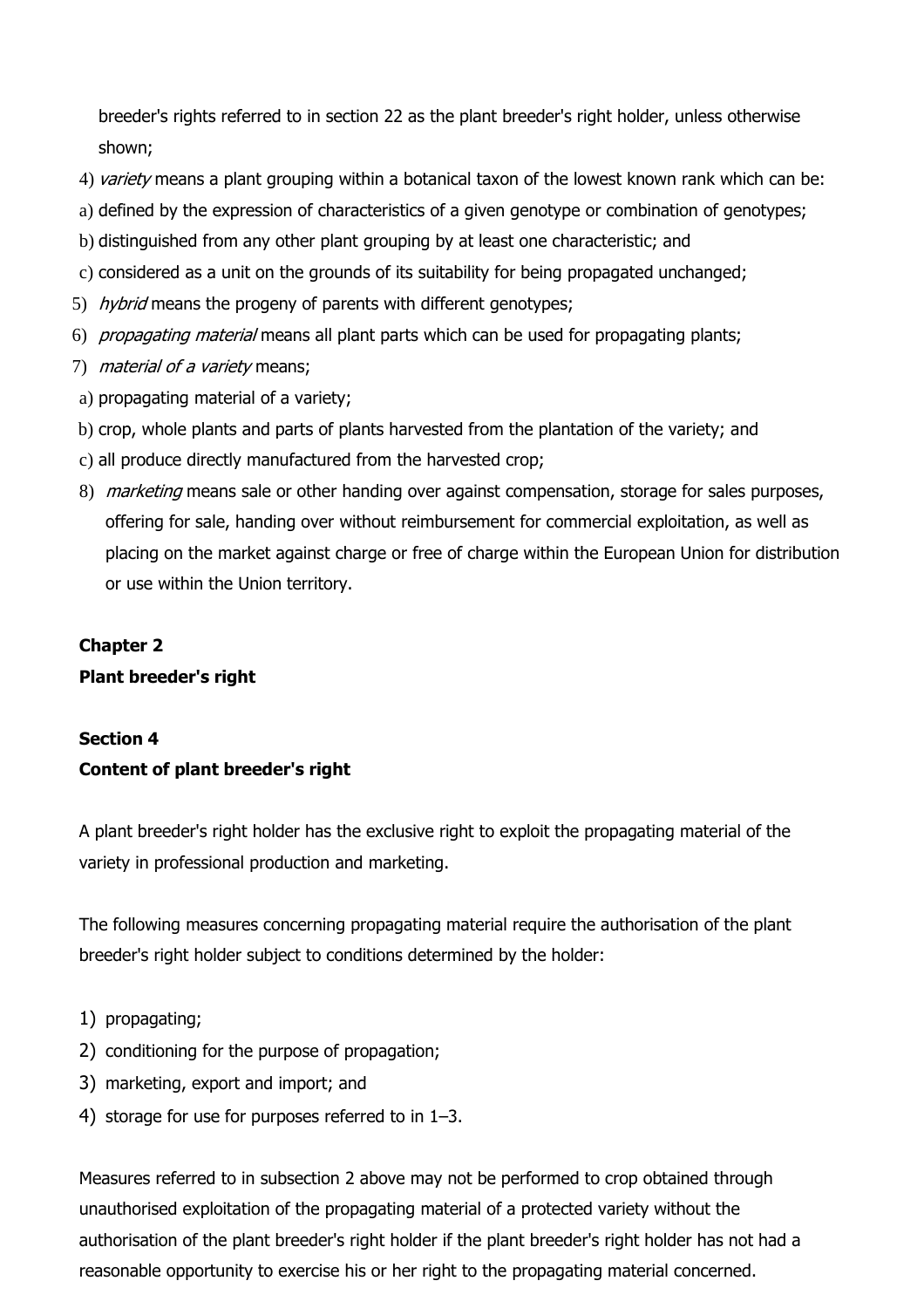### **Section 5**

### **Exceptions to a plant breeder's right**

Plant breeder's right does not restrict the use of a variety:

- 1) privately for purposes other than commercial ones;
- 2) for experimental and research purposes; or
- 3) for breeding new varieties;
- 4) subject to the conditions laid down in section 6, for the production of sowing seed for the farm's own use.

### **Section 6**

### **Right to cultivate a protected variety and obligation to pay remuneration for it**

Subject to payment of remuneration, a farmer has the right to use or produce propagating material of protected varieties for propagation purposes on his or her own holding. This right applies to the cultivation of varieties of the following plant species, except for hybrids: oats, barley, rye, wheat, triticale, turnip rape, swede rape, flax, pea, field bean, potato and buckwheat.

The remuneration shall be substantially lower than the royalty payable in the marketing of the propagating material of the variety. A contract may be concluded between the plant breeder's right holder and the farmer or between organisations representing them on a reasonable amount of remuneration payable to the plant breeder's right holder. Where such contract has not been concluded or does not apply, the farmer has the obligation to pay to the plant breeder's right holder a remuneration of 50 per cent of the sum payable for the marketing of the propagating material of the variety.

A farmer who holds an arable area of less than 10 hectares is entitled to use the propagating material of a protected variety in the manner referred to in subsection 1 without paying remuneration. However, in such a case remuneration shall be paid for the cultivation of a protected potato variety if the cultivation area of the variety is larger than two hectares or if the area of early potato cultivated under covering is larger than one hectare.

A farmer is obliged to provide, upon request, the authority and the plant breeder's right holder with the necessary information for establishing the payment obligation.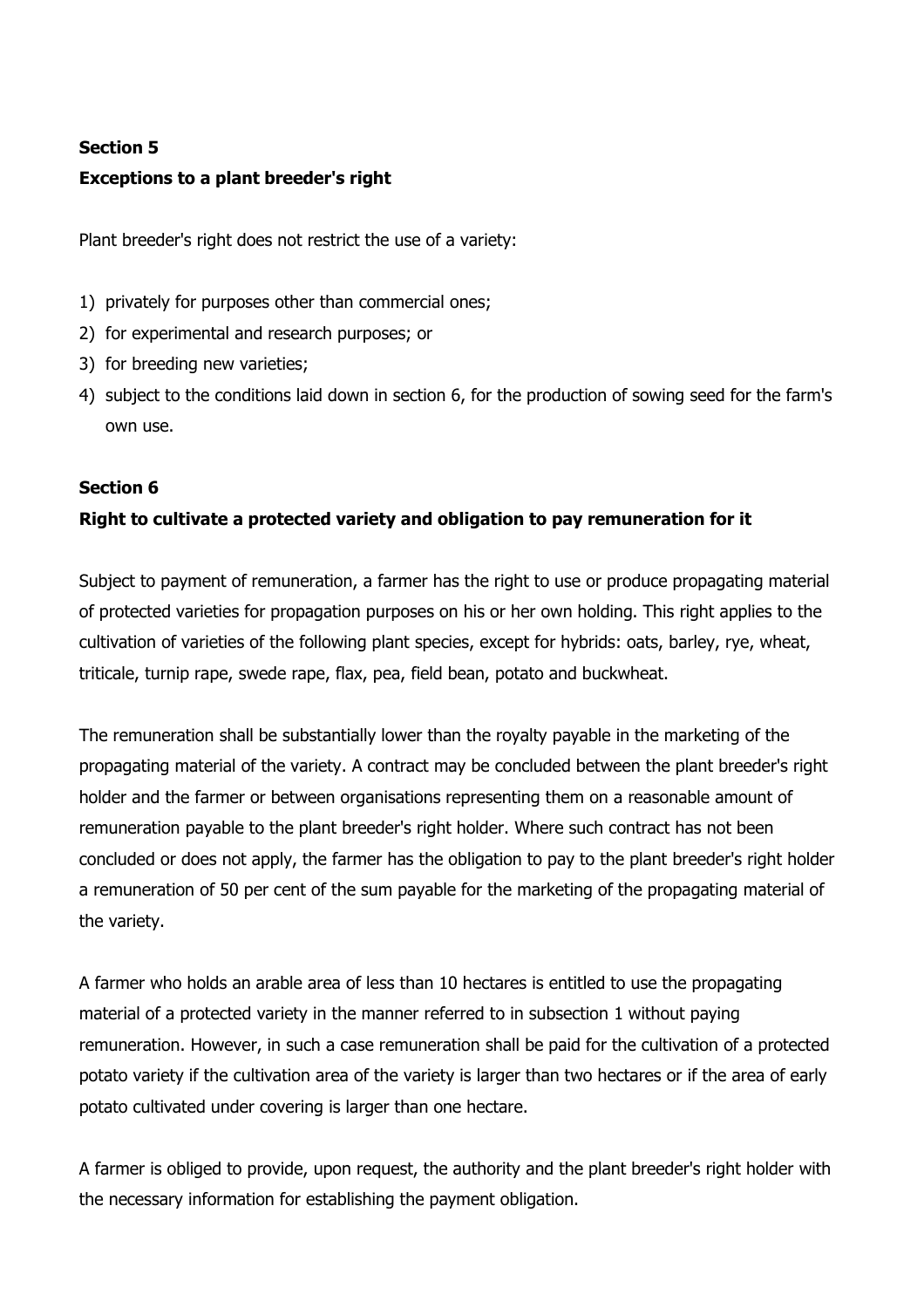### **Section 7**

### **Right to obtain cultivation information concerning a protected variety**

For the enforcement of the payment obligation laid down in section 6, the plant breeder's right holder is entitled to access the following information from the information system referred to in the Act of the Information System of the Rural Business Authorities (284/2008):

- 1) name and contact information of the farmer;
- 2) code of the holding;
- 3) arable land area held by the farmer if this is more than two hectares in the case of a protected potato variety, one hectare in the case of early potato cultivated under covering, and 10 hectares in the case of other varieties;
- 4) cultivation area of varieties protected by a plant variety right of the European Community if this exceeds the calculated area needed for the production of 92 tonnes of cereal;
- 5) cultivation area of potato varieties protected by the plant variety right of the European Community if this exceeds the calculated area needed for the production of 185 tonnes of potato;
- 6) cultivation areas by variety sown with seed of varieties protected under this Act produced on farmer's own holding.

A plant breeder's right holder may use information disclosed under subsection 1 only for the enforcement of the right to receive payment referred to in section 6. The plant breeder's right holder is not entitled to disclose the information to another party.

A condition for the disclosure of information under subsection 1 is that the plant breeder's right holder and farmer or organisations representing them have agreed on the remuneration payable to the plant breeder's right holder under section 6.

### **Section 8**

### **Destruction of cultivation information concerning a protected variety**

A plant breeder's right holder shall destroy information obtained under section 7 within one year from the end of the calendar year concerned in the enforcement of the payment obligation referred to in section 6 for which the information has been disclosed.

### **Section 9**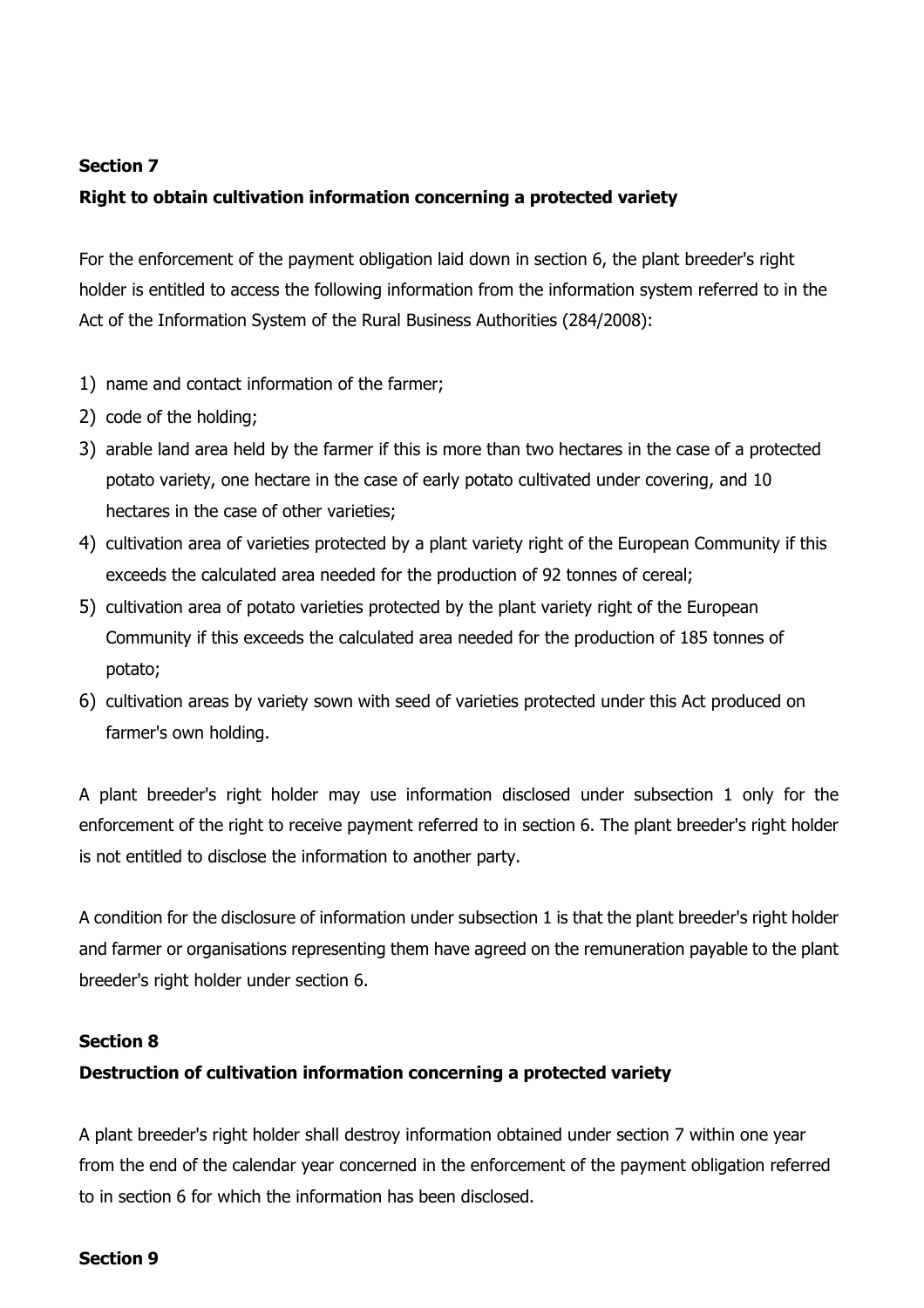### **Exhaustion of plant breeder's right**

Plant breeder's right does not apply to actions relating to the marketing of a protected variety or material of varieties referred to in section 3, subsection 7, paragraphs a–c in Finland if such measures are not taken with a view to:

- 1) further propagation of the variety; or
- 2) export of material of the variety to a country which does not protect the varieties of the plant genus or species to which the variety belongs, except where the exported material is intended for consumption.

### **Chapter 3**

### **Conditions for granting a plant breeder's right**

#### **Section 10**

### **Conditions concerning the applicant**

A plant breeder's right may be applied for by a natural person, legal entity or body which may be treated as a legal entity under the legislation concerning these. A plant breeder's right may be applied for by two or several persons jointly.

If a party other than the breeder of the variety applies for the plant breeder's right, that party shall prove its right to the variety.

### **Section 11**

### **Conditions concerning the variety**

A plant breeder's right is granted if the variety is novel, distinct from other known varieties, uniform as regards plant growth, and stable as regards its relevant characteristics.

A variety is not considered novel if propagating or harvested material of the variety has been sold or otherwise handed over with the consent of the plant breeder's right holder for the purpose of exploitation:

- 1) in Finland for more than one year before the filing of the application;
- 2) abroad for more than six years before the filing of the application in the case of a tree or vine; or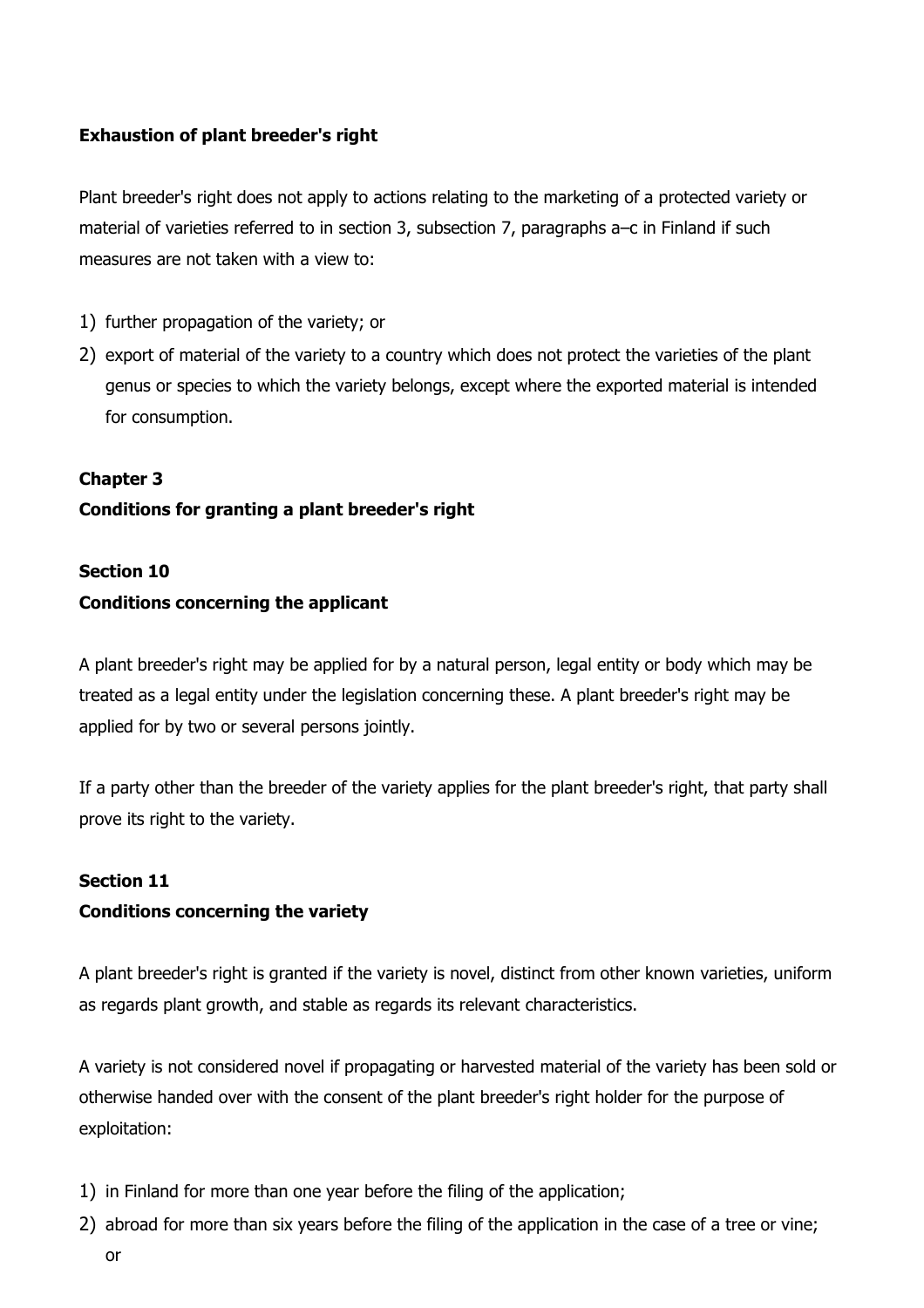3) abroad for more than four years in the case of a plant other than those referred to in point 2.

A plant breeder's right shall not be granted if the variety is covered by Community protection under Council Regulation (EC) No 2100/94 on Community plant variety rights.

## **Chapter 4 Approval of a plant breeder's right**

## **Section 12 Competent authority**

The Finnish Food Safety Authority (Evira) is responsible for the approval, registration and publication of a plant breeder's right and maintaining of the register of plant breeder's rights.

## **Section 13 Application**

An application concerning the granting of a plant breeder's right shall be filed to Evira in writing in the Finnish, Swedish or English language. The application shall present:

- 1) name, contact information, personal or business identity code and place of domicile of the applicant of the plant breeder's right and possible agent, as well as the name and contact information of the breeder;
- 2) proposal for variety denomination and account of the use of the variety denomination, as well as breeder's reference;
- 3) plant genus and species;
- 4) information on the origin of the variety, protection in another state and test results;
- 5) information on whether right of priority is applied for, as well as where and when earlier applications have been filed;
- 6) assurance that the variety has not been marketed in a way referred to in section 11, subsection 2 prior to the filing of the application; and
- 7) An account of whether the variety has been approved under the Gene Technology Act (377/1995) or Regulation (EC) No 1829/2003 of the European Parliament and of the Council on genetically modified food and feed.

The date when the application documents are filed to Evira and the application fee is paid shall be entered as the date of application. As minimum information for assigning the application date the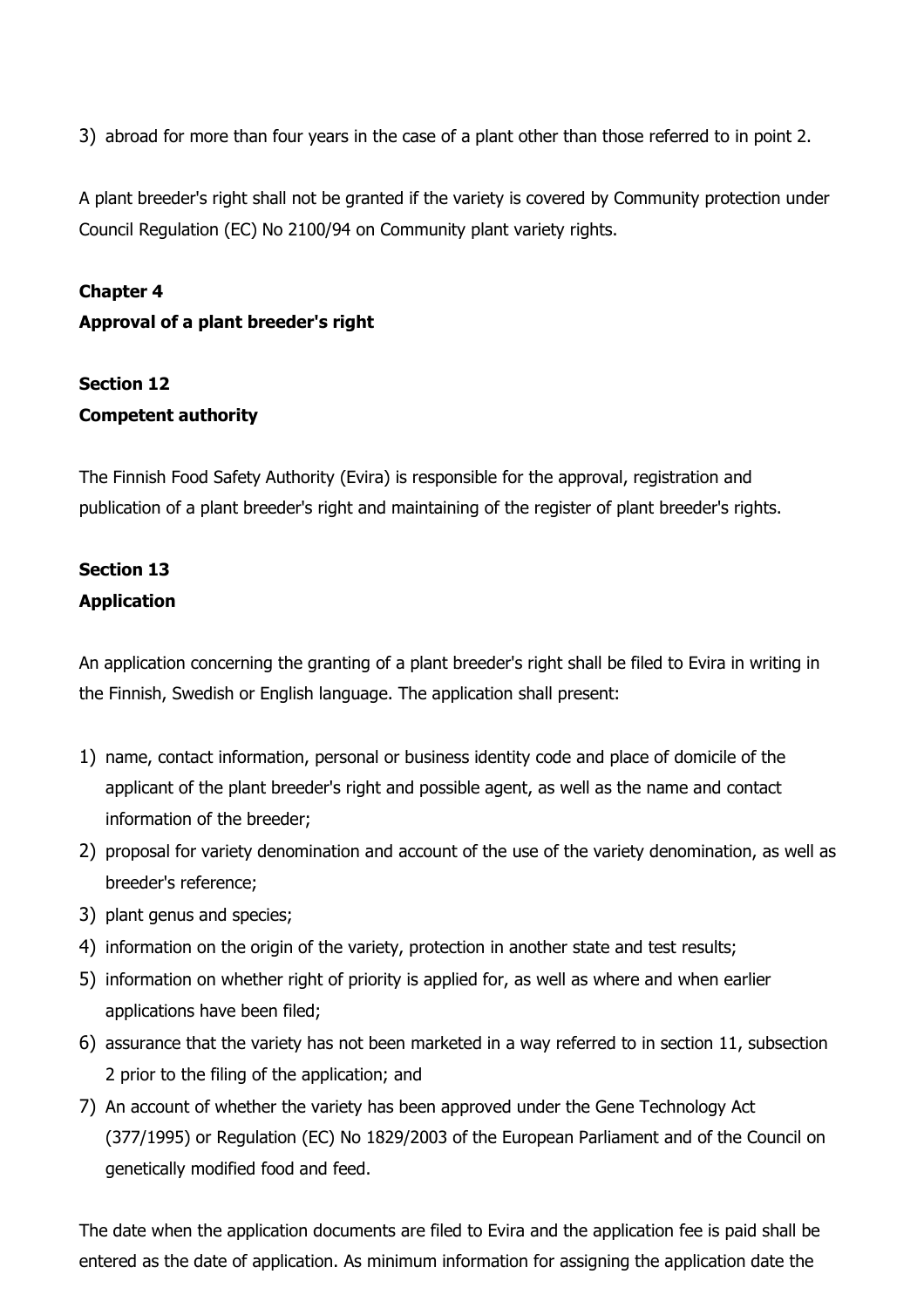application shall present the name and contact information of the applicant, plant genus and species, variety denomination and breeder's reference.

If the applicant has not provided all information referred to in subsection 1, Evira shall request the applicant to correct the shortcomings within a set time period. If the applicant does not correct the shortcomings within the set time period, the application is not examined.

An application which has been left unexamined is taken up for examination if this is requested by the applicant within one month from the expiry of the time limit set by Evira and if the applicant takes measures to correct the shortcomings and pays the re-examination fee within the same time period.

If the proposed variety denomination may be confused with a brand name, denomination, business name or other indication concerning the material of the variety or similar goods to which the applicant has a right of priority, an extract from the register from the National Board of Patents and Registration shall be attached to the application, showing that the brand name, denomination, business name or other indication has been removed from the relevant register. If such an indication has not been registered, the applicant shall attach to the application an account that the applicant has relinquished or is prepared to relinquish the right to use this indication.

Further provisions on the information to be presented in an application under subsection 1 may be issued by Decree of the Ministry of Agriculture and Forestry.

## **Section 14 Provisional protection**

Provisional protection starts as from the date of application and continues until a plant breeder's right has been granted. Provisional protection ceases to exist if a plant breeder's right is not granted.

## **Section 15 Right of priority**

The right of priority of plant breeder's right applications is determined on the basis of the date of application. If several applications have the same date of application, their mutual right priority is determined on the basis of the time of receipt of the application. If the right priority cannot be established on the basis of the time of receipt of the application, the applications have the same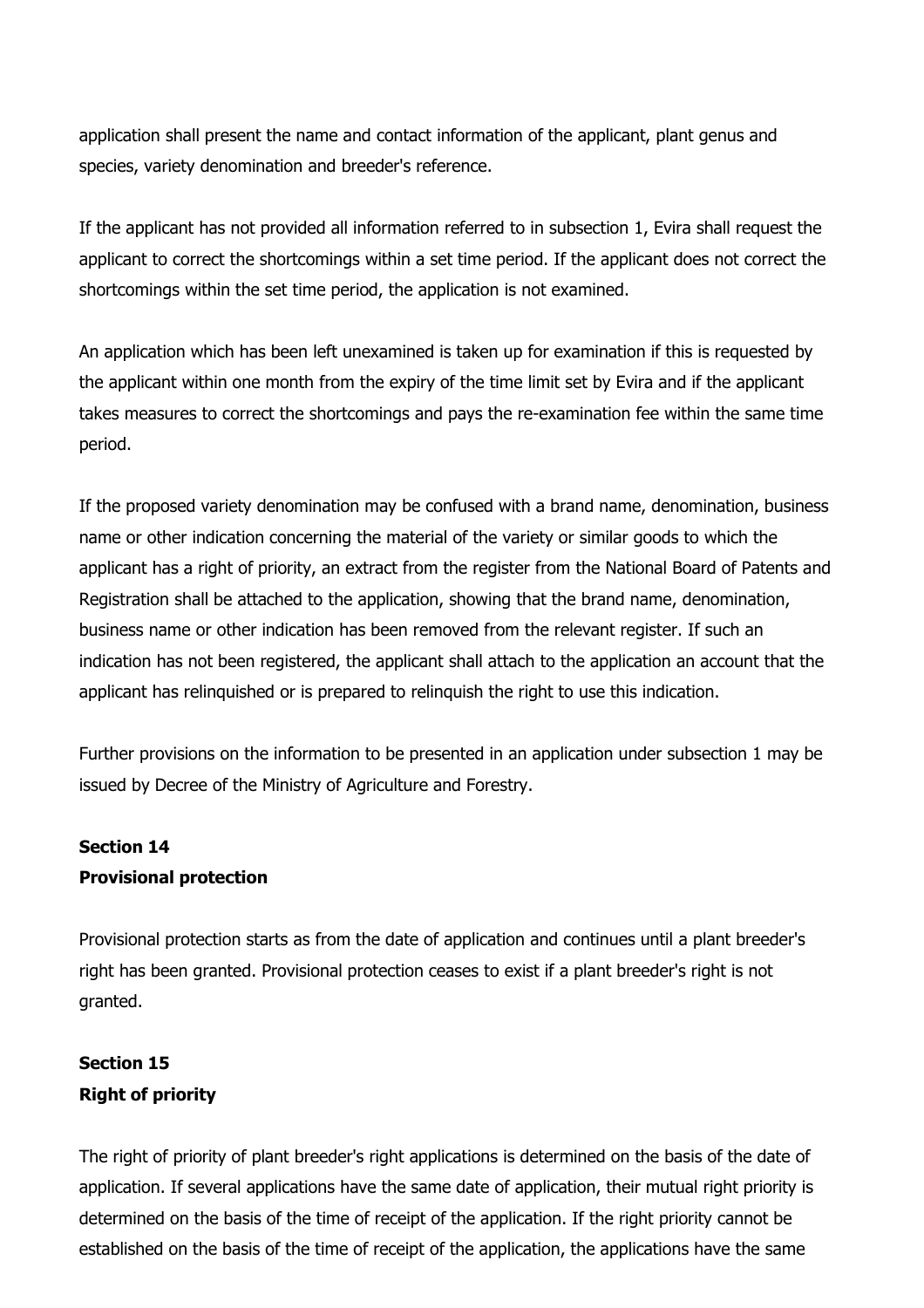right of priority.

If the applicant for a plant breeder's right has previously applied for a plant breeder's right in a territory which is in the jurisdiction of a member of the International Union for the Protection of New Varieties of Plants or the World Trade Organization, an application filed within 12 months of the filing of the previous application shall be considered to have been filed here at the same time.

A precondition for determining the right of priority under subsection 2 is that the right of priority is specifically claimed upon filing the application and copies of the previous application concerning the variety and the related document are delivered to Evira within three months from the filing of the application. The copies shall be certified by the authority which received the first application concerning the variety in question.

The applicant shall deliver the information, documents and materials necessary for examining the application to Evira within two years from the expiry of the period of validity of the right of priority under subsection 2. If the first application has been rejected, the applicant shall be granted enough time to deliver the information, documents and materials necessary for examining the application to Evira.

Further provisions on making the request concerning the right of priority may be issued by Decree of the Ministry of Agriculture and Forestry.

### **Section 16**

### **Publication of an application**

Evira shall reserve the general public the opportunity to make claims concerning the application by publishing the identification information of the application.

Claims concerning the application shall be filed to Evira in writing within a set time period of three months from the publication of the application.

Further provisions on the publication of an application and the identification information to be published may be issued by Decree of the Ministry of Agriculture and Forestry.

**Section 17 Claim for a better right**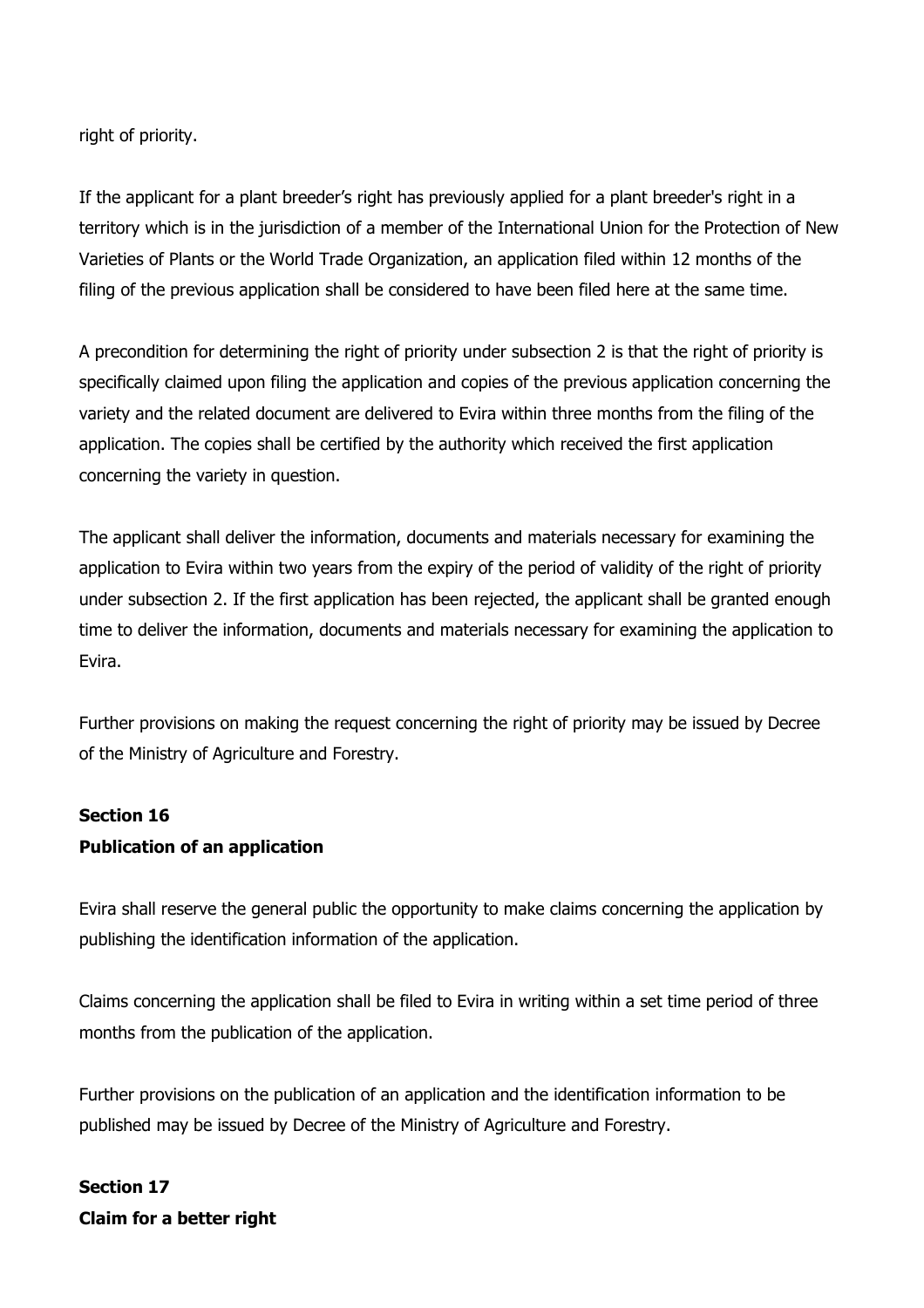If a third party claims that it has a better right to a variety than the applicant, the party concerned shall file a written claim on this to Evira. If the matter is unclear, Evira shall by an interim decision advice the party concerned to institute proceedings at a court of law within a set time period. If court proceedings are not instituted within the set time period, the claim is ignored, which shall be mentioned in the interim decision.

If a civil matter over a better right to a variety is pending at a court of law, the examination of the application shall be suspended until the matter is finally resolved.

### **Section 18**

### **Transfer of an application**

If a party proves to Evira that it has a better right to a variety than the applicant Evira shall, upon claim by the party, transfer the application to that party. The transferee shall pay the application fee at the same time.

The application shall not be left unexamined, approved, rejected or cancelled until the transfer claim has been finally resolved.

## **Section 19 Examination of a variety**

Evira organises the examination of the variety upon request by the applicant and according to international procedures to find out whether the variety is distinct, uniform and stable, unless the examination is to be considered unnecessary for special reasons.

The applicant shall deliver the necessary material of the variety and other necessary information to Evira or the party which conducts the examination.

### **Section 20**

### **Decision on a plant breeder's right**

After the expiry of the time period reserved for filing claims, Evira investigates whether the variety fulfils the requirements set in section 11, as well as makes the decision on the approval of the plant breeder's right. Decisions and cancellations concerning the application shall be published and decisions concerning approved applications shall be entered to the register of plant breeder's rights referred to in section 22.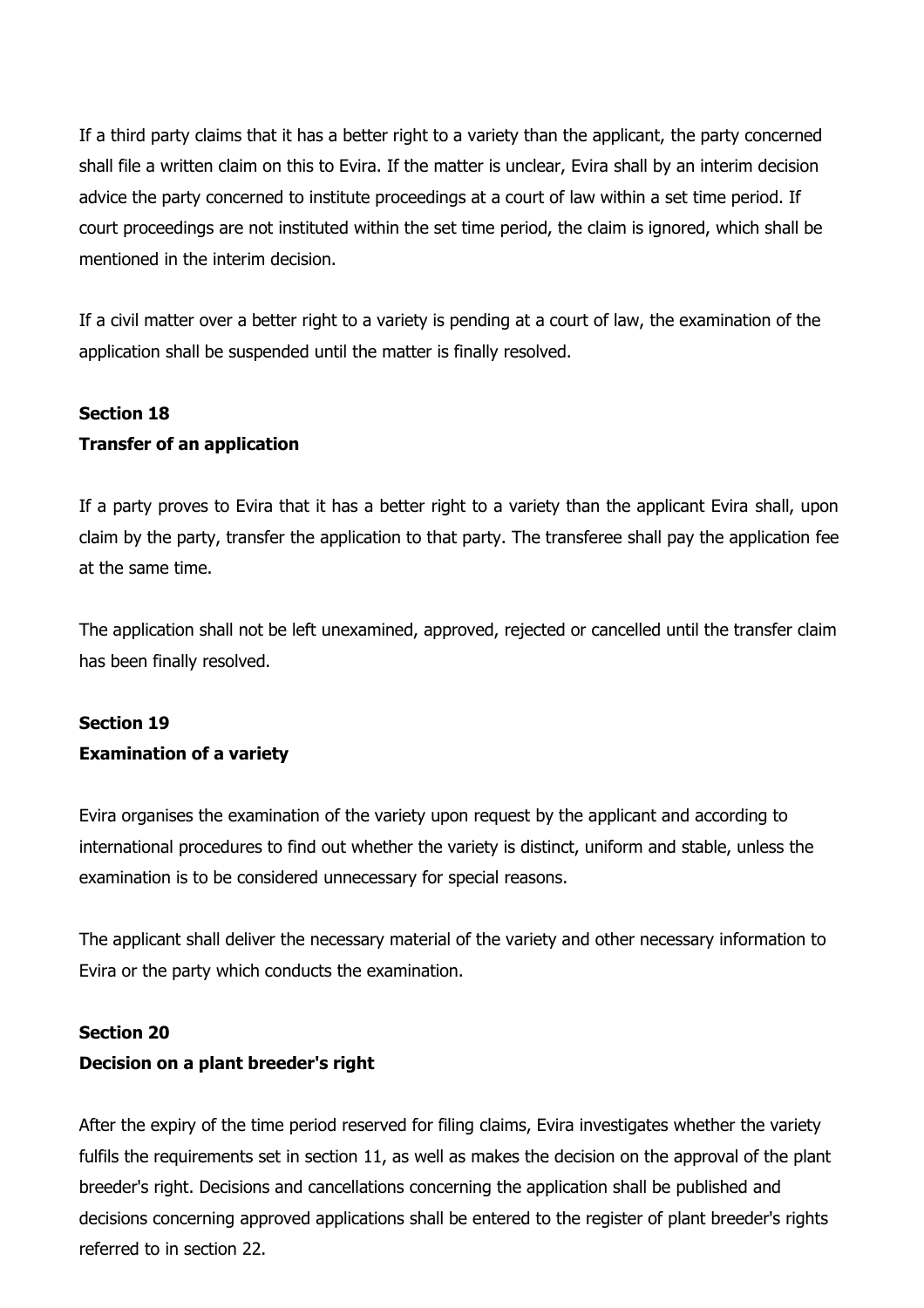## **Section 21 Validity**

A plant breeder's right is valid as from the date when Evira has made the approval decision. The right may be kept valid for 30 years from the beginning of the year following the approval decision by paying an annual fee by the end of January of each calendar year.

The validity of a plant breeder's right expires if a Community plant variety right to the protected variety is granted to the applicant.

### **Section 22**

### **Register of plant breeder's rights**

The following information on approved plant breeder's rights shall be entered to the register of plant breeder's rights kept by Evira:

- 1) registration number of the plant breeder's right;
- 2) name and contact information, business identity code and place of domicile of the plant breeder's right holder and possible agent, notification of the change of agent, as well as name and contact information of the breeder;
- 3) plant genus and species which the variety belongs to and identification information of the variety description;
- 4) approved variety denomination, date of variety denomination proposal and breeder's reference;
- 5) date of application, number and publication date of the application and approval date of the plant breeder's right;
- 6) right of priority granted and the state in which the previous application concerning the variety has been filed, as well as the date of application when the application has been filed;
- 7) payment of the annual fee;
- 8) compulsory licence, compulsory cross-licence and licence granted;
- 9) lien;
- 10)decisions by Evira which have no legal validity, appeals, executions, seizures and court decisions on the matter
- 11) expiry date of the plant breeder's right.

If the entry to the register cannot be resolved immediately, an entry to the register shall be made that such an entry has been requested. .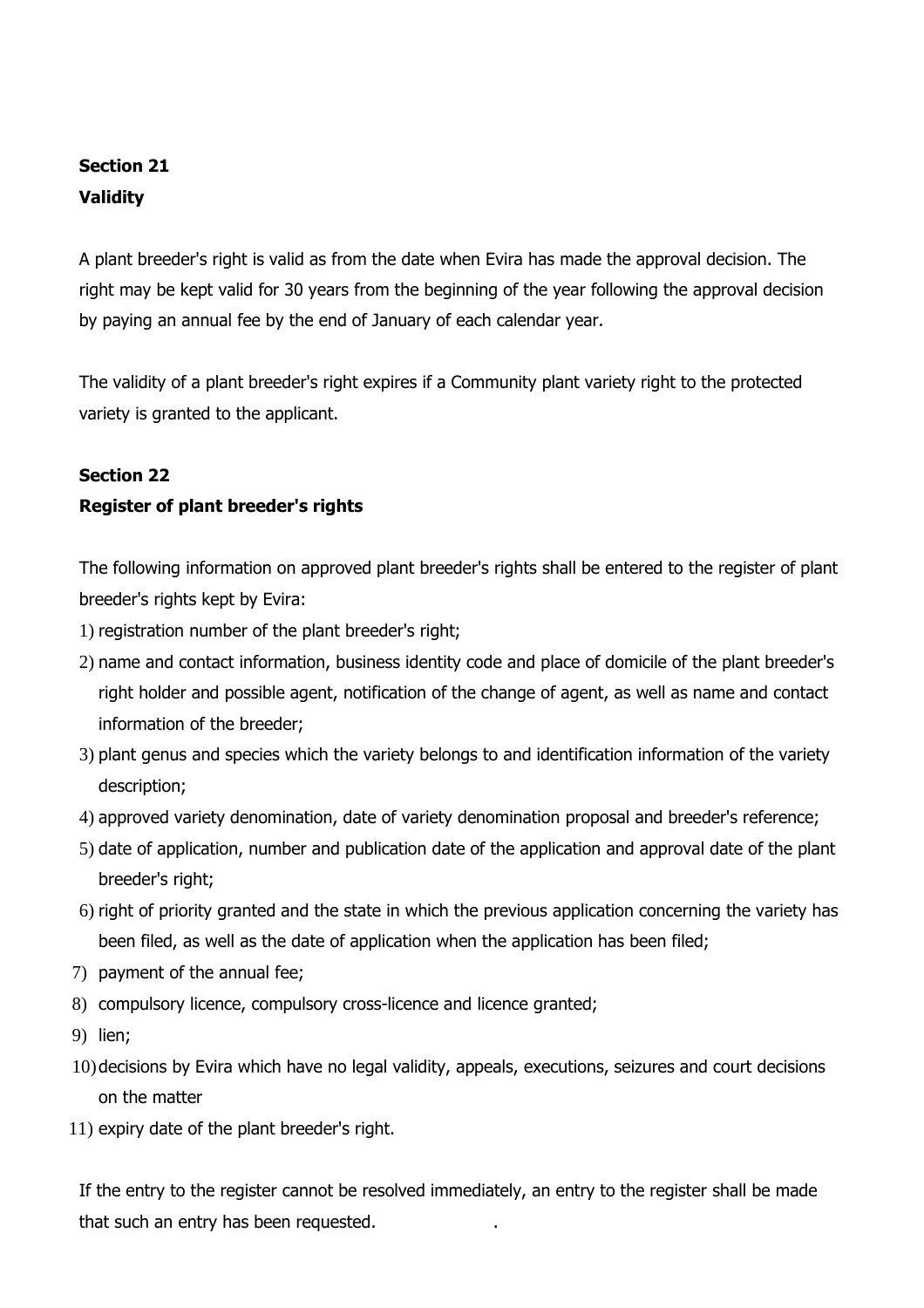Otherwise the provisions laid down in the Act on Information Systems of Rural Business Administration apply to the register of plant breeder's rights and documents included in the register.

Further provisions on the content of entries made in the register under subsection 1 may be issued by Decree of the Ministry of Agriculture and Forestry.

### **Section 23 Removal of an entry from the register**

If it is proven that a licence, lien or compulsory licence has expired, the entry shall be removed from the register.

Personal data of a natural person referred to in section 22, subsection 1, paragraph 2 shall be removed from the register no later than within ten years from the expiry of the validity of the plant breeder's right. The provisions laid down in the Personal Data Act (523/1999) or decisions made under it apply to the removal of information recorded in the register.

Provisions on archiving the information removed from the register are laid down in the Archiving Act (831/1994).

## **Chapter 5 Variety denomination**

### **Section 24**

### **Selection and use of variety denomination**

Variety denomination shall be such that a variety can be distinguished from other varieties of the same or closely related species.

Variety denomination shall not be approved if it can be confused with a brand name, denomination, business name or other indication to which a party other than the applicant has the protection so that this protection of another party is an impediment to the registration of the variety denomination.

The approved variety denomination shall be used when marketing the propagating material of a protected variety. The approved variety denomination shall also be used after the expiry of the validity of the plant breeder's right or the right has otherwise lapsed.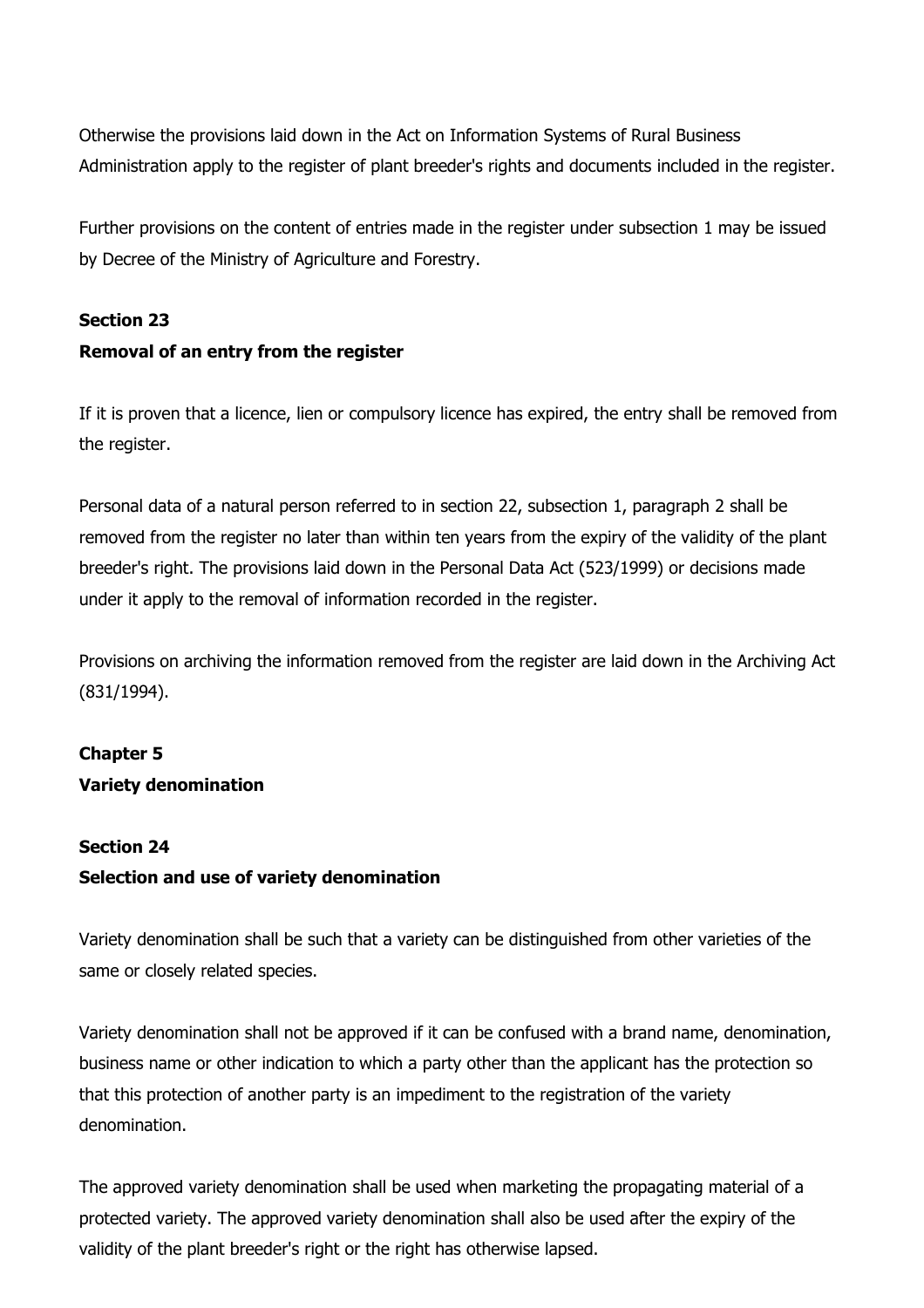Further provisions on the selection and use of variety denomination may be issued by Decree of the Ministry of Agriculture and Forestry.

### **Section 25**

### **Cancellation of variety denomination and new variety denomination**

Evira shall cancel an approved variety denomination if:

- 1) the variety denomination has been approved in a way that violates this Act and the impediment to the approval continues to exist;
- 2) the plant breeder's right holder demands this and demonstrates good cause for it; or
- 3) a decision of a court of law forbidding the use of the denomination for a certain variety is presented.

Evira shall notify the plant breeder's right holder of the demand to cancel the variety denomination and request the holder to submit a proposal for new denomination within 30 days of having received notice of such a demand.

Evira shall examine the proposal concerning new denomination. The new denomination shall be published and registered after Evira has approved it.

Further provisions on the cancellation and changing of variety denomination may be issued by Decree of the Ministry of Agriculture and Forestry.

### **Chapter 6**

### **Lapse, annulment and forfeiture of a plant breeder's right**

#### **Section 26**

### **Lapse of a plant breeder's right**

Evira declares by its decision that a plant breeder's right has lapsed if the plant breeder's right holder notifies Evira in writing that the holder waives the plant breeder's right.

If the annual fee has not been paid as laid down in section 21, Evira shall urge the plant breeder's right holder to pay the annual fee within a set time period, subject to the threat that the plant breeder's right lapses. If the plant breeder's right holder has not paid the fee within the set time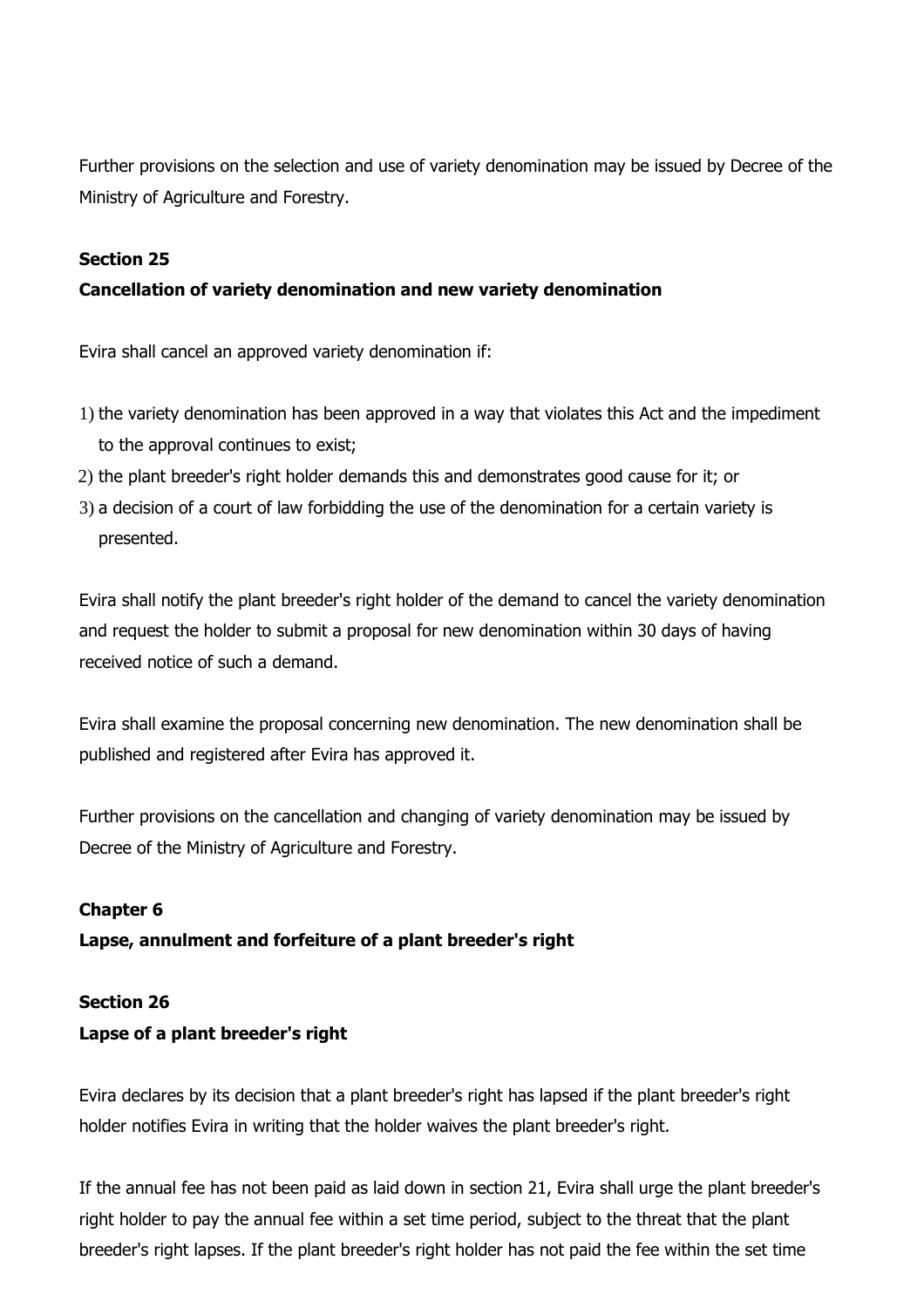period, Evira declares by its decision that the plant breeder's right has lapsed.

If a plant breeder's right has been seized or there is a lien which has been entered to the register on it or a civil matter concerning the transfer of the plant breeder's right is pending, the plant breeder's right may not be cancelled as long as the seizure or lien is effective or the civil matter has not been finally resolved.

## **Section 27 Annulment**

A court of law shall annul a plant breeder's right if, when granting the right:

- 1) the preconditions for the distinctness or novelty of the variety did not exist;
- 2) the preconditions for the uniformity or stability of the variety did not exist and the decision on the approval of the plant breeder's right was essentially based on information provided by the applicant.

A court of law shall annul a plant breeder's right if the right has been granted to an applicant who is not entitled to it, unless Evira transfers the plant breeder's right to a party which is entitled to it.

(Subsection 3 was repealed by Act 115/2013)

### **Section 28 Forfeiture**

Evira declares a plant breeder's right forfeit if:

- 1) the plant breeder's right holder is unable to produce propagating material of the variety with identifying features corresponding to those of the protected variety;
- 2) the plant breeder's right holder does not provide, upon Evira's request and within the set time period, propagating material of the variety, documents and other information which are necessary to examine whether the variety is appropriately maintained; or
- 3) the variety denomination has been cancelled after the plant breeder's right has been granted and the plant breeder's right holder does not propose an acceptable new variety denomination.

### **Section 29**

**Registration of expiry of a plant breeder's right**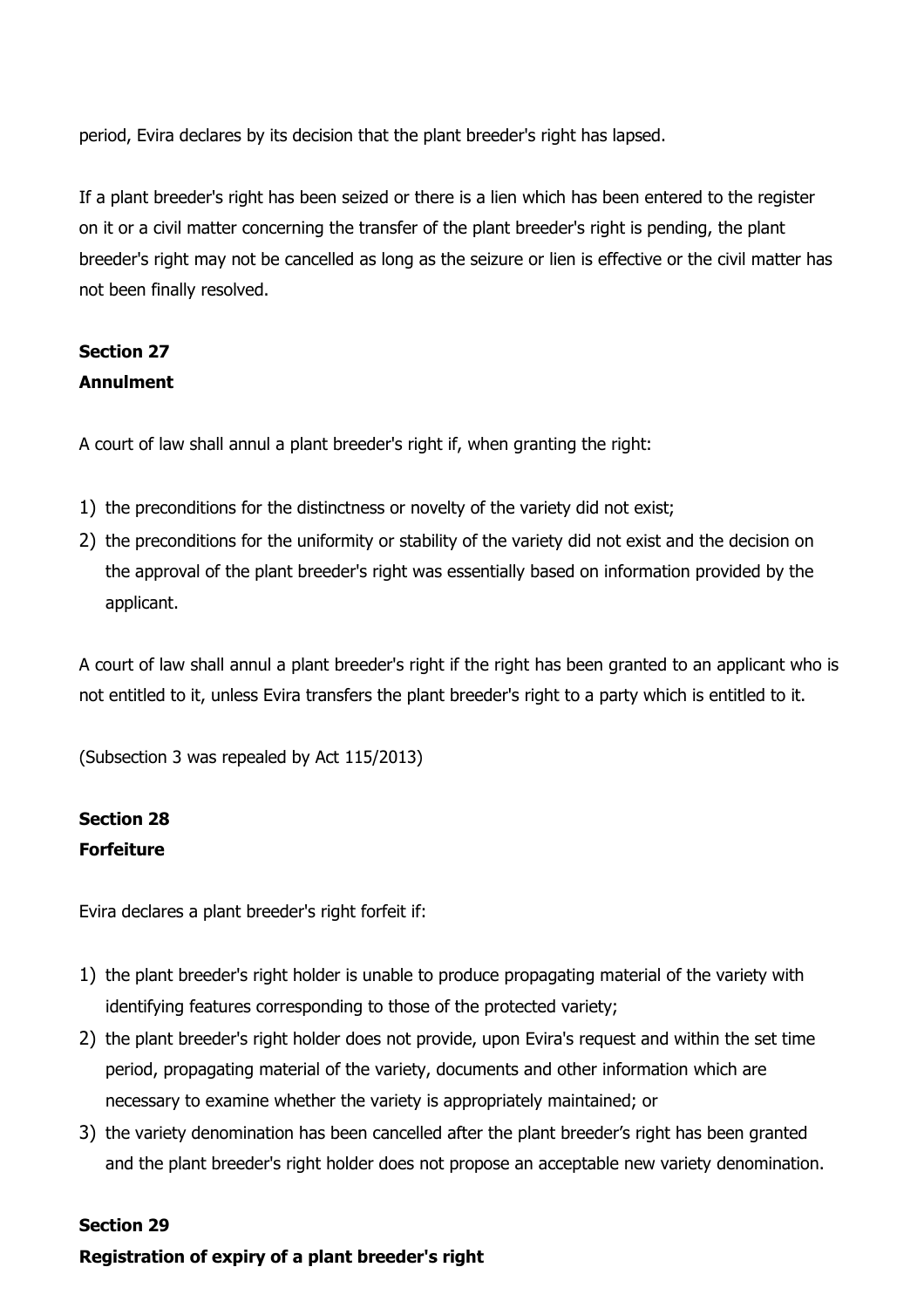An entry of the expiry of plant breeder's right shall be made in the register if:

- 1) a plant breeder's right has lapsed as laid down in section 26;
- 2) a plant breeder's right has been annulled by a legally valid decision of a court of law as laid down in section 27;
- 3) a plant breeder's right has been declared forfeit by a decision of Evira as laid down in section 28; or
- 4) validity of a plant breeder's right has expired as laid down in section 21.

### **Chapter 7**

### **Licence, compulsory licence and compulsory cross-licence**

### **Section 30 Licence**

If a plant breeder's right holder has granted another party the right to professional exploitation of a protected variety (*licence*), this may assign the licence to a further party only if this has been agreed on.

If the licence is held by a company, it may be assigned further in connection with the transfer of the company, unless otherwise agreed.

If the plant breeder's right holder notifies of relinquishing the plant breeder's right and a licence concerning the variety has been entered to the register, Evira shall notify the licence holder of the matter to reserve a reasonable time to supervise its rights before Evira declares by its decision that the plant breeder's right has lapsed.

### **Section 31 Compulsory licence**

If propagating material of a registered variety is not produced for the market on reasonable terms and sufficiently as regards the general food supply needs, a party wishing to professionally exploit the variety in Finland may obtain a compulsory licence for this, if there is no acceptable cause for the action by the plant breeder's right holder. Compulsory licence also includes the right to obtain the necessary amount of the propagating material of the variety from the plant breeder's right holder.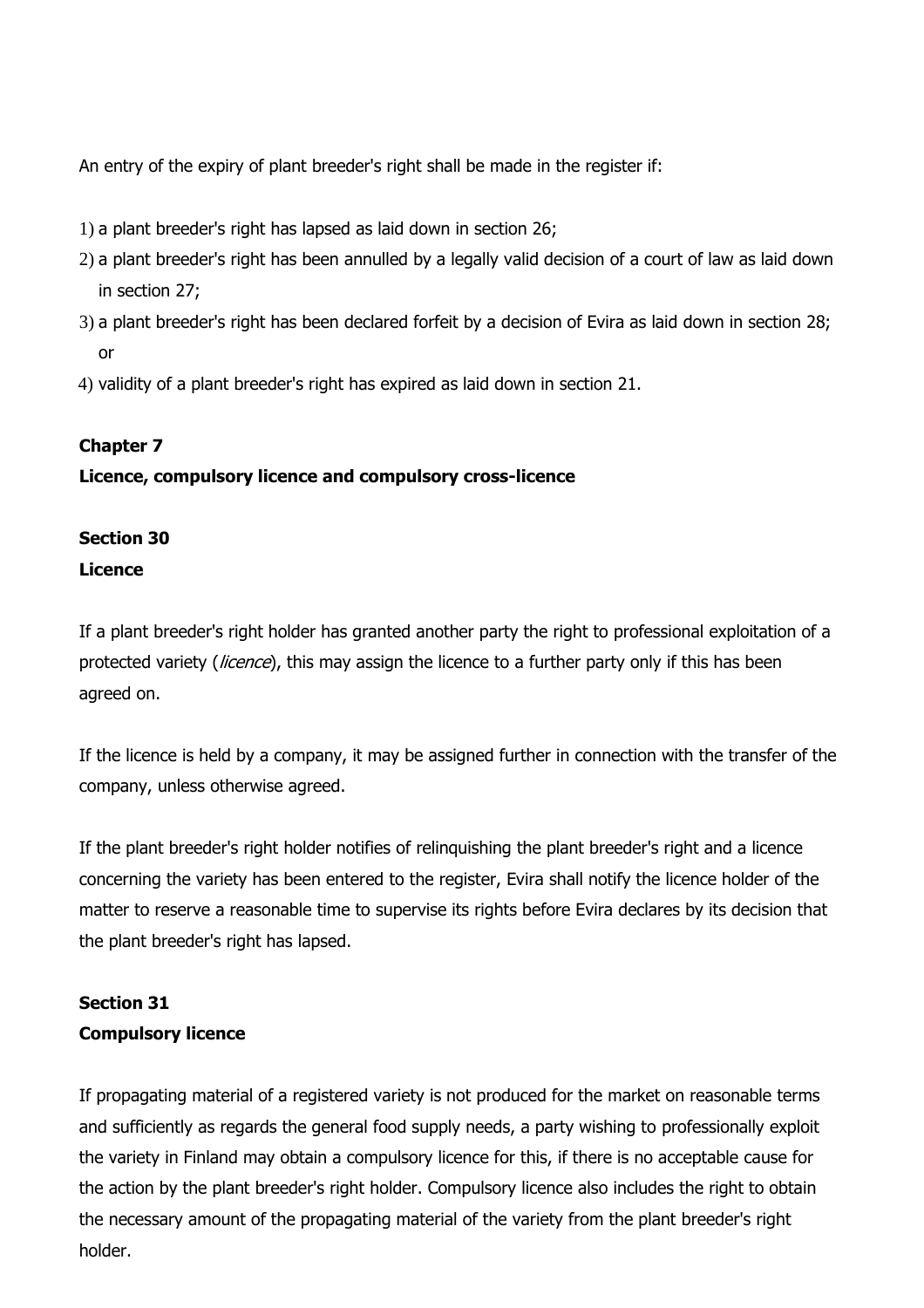Compulsory licence may only be granted to a party who is considered to possess the prerequisites to exploit the variety subject to the plant breeder's right in an acceptable manner and on the terms set in the compulsory licence. Compulsory licence does not prevent the plant breeder's right holder from exploiting the right or from issuing a licence for the variety

Compulsory licence is granted by a court of law, which determines to what extent the protected variety may be exploited as well as confirms the remuneration and other terms of the compulsory licence. The court of law may, upon demand by the plant breeder's right holder, cancel a compulsory licence or confirm new terms for it if required by essential changes in the circumstances.

## **Section 32 Compulsory cross-licence**

If a holder of a patent concerning a biotechnological invention cannot exploit the patent without infringing a prior plant breeder's right concerning the variety, the patent holder may apply for a compulsory licence from a court of law for non-exclusive use of the variety protected by the right concerned subject to payment of an appropriate remuneration. If such a compulsory licence is granted to the patent holder, the plant breeder's right holder is entitled to a cross-licence on reasonable terms to use the protected invention.

The applicant for a licence referred to in subsection 1 above shall demonstrate that the applicant has applied unsuccessfully to the plant breeder's right holder to obtain a contractual licence and that the invention constitutes significant technical progress of considerable economic interest as regards the protected variety.

Provisions on the right of a plant breeder to obtain a compulsory licence for the exploitation of an invention protected by a patent are laid down in the Patent Act (550/1967).

**Chapter 8 Private law protection**

## **Section 33 Prevention of infringement**

If someone infringes an exclusive right arising from a plant breeder's right, a court of law may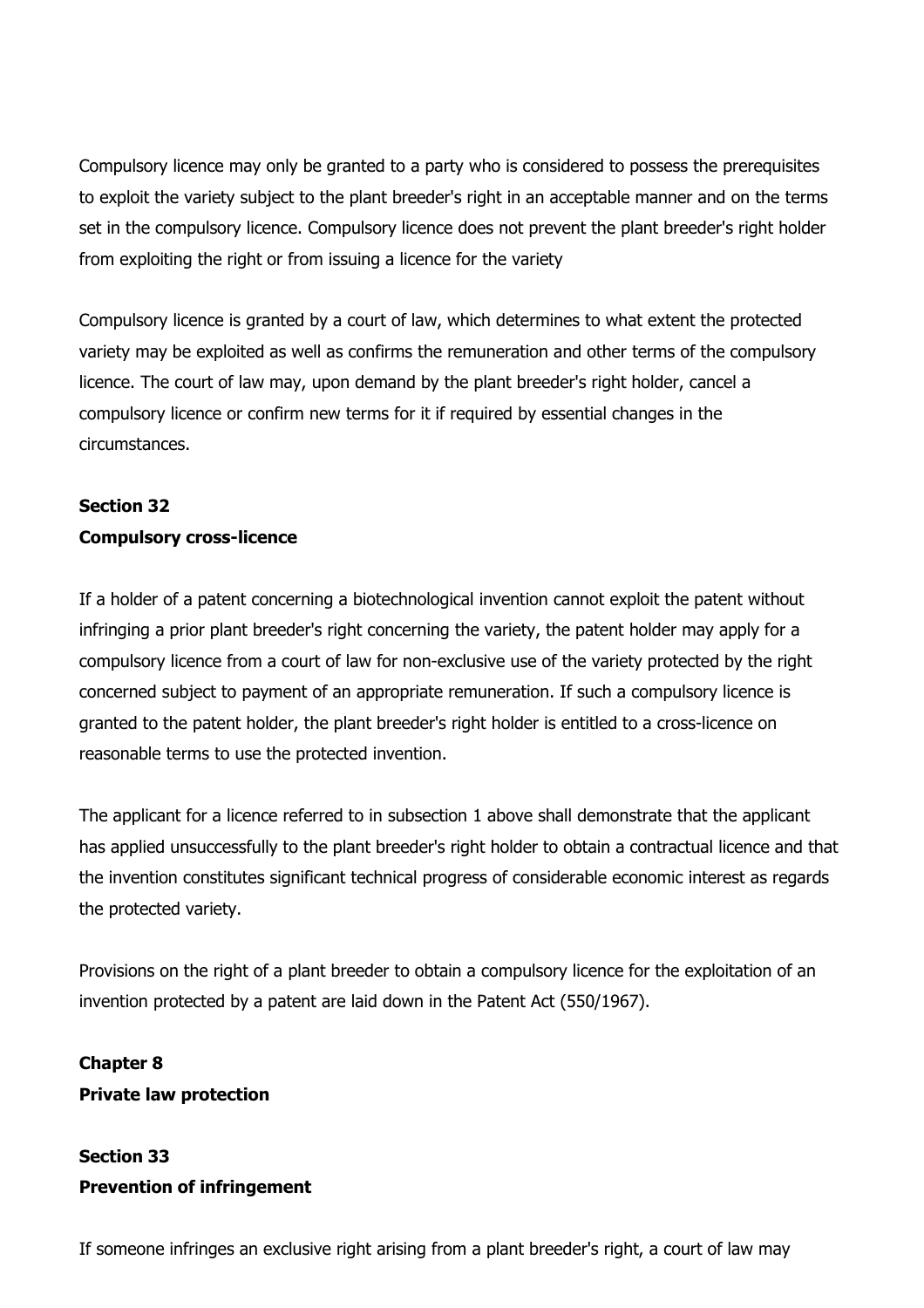forbid the continuation or repetition of the act.

#### **Section 34**

### **Suspension order on an intermediary**

When processing a claim referred to in section 33, a court of law may, upon demand by the plant breeder's right holder, order a party maintaining a transmitter, server or other similar device or offering other service that functions as an intermediary to suspend any use that is claimed to infringe a plant breeder's right (suspension order), unless this is considered unreasonable taking account of the rights of the alleged infringer of the plant breeder's right, the intermediary and the plant breeder's right holder.

Before bringing proceedings referred to in section 33, the court of law may, upon application by the plant breeder's right holder, issue a suspension order if the preconditions for this under subsection 1 exist and if it is evident that the realisation of the rights of the right holder would otherwise be at serious risk. The court of law shall reserve the opportunity to be heard both for the party to which the issue of the order has been applied for and for the party claimed to have infringed the plant breeder's right. The notice to the party to which the issue of the order has been applied for may be delivered by post, telefax or email.

(115/2013)

A court of law may, upon request, issue the suspension order referred to in subsection as a temporary one without hearing the alleged infringer, if this is imperative due to the urgency of the matter. The order is in force until further notice. The alleged infringer shall be reserved the opportunity to be heard immediately after the issue of the order. When the alleged infringer has been heard, the court of law shall decide without delay whether the order is kept in force or cancelled.

A suspension order issued under this section may not compromise the right of a third party to send and receive messages. A suspension order becomes effective when the applicant lodges with the bailiff security referred to in chapter 8, section 2 of the Enforcement Code (705/2007). Chapter 7, section 7 of the Code of Judicial Procedure provides for the possibility of relief from the lodging of security. A suspension order issued under subsection 2 or 3 above lapses if proceedings referred to in section 33 are not brought at a court of law within a month from the issue of the order.

(115/2013)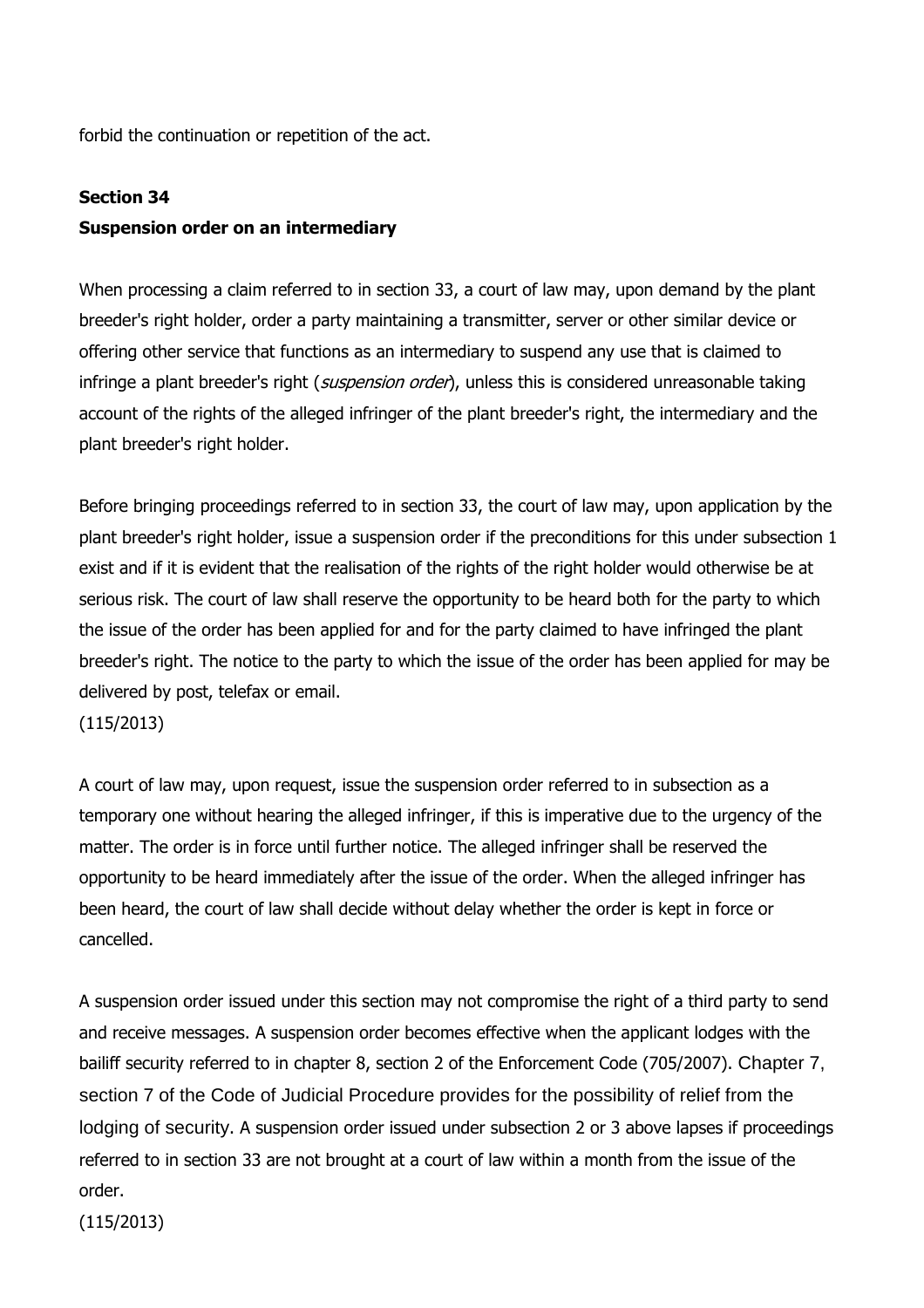The party which demanded the suspension order shall compensate the party to which the order has been issued as well as the alleged infringer for any damage caused due to the enforcement of the order and costs arisen from the matter if proceedings referred to in section 33 are rejected or left unexamined or if the processing of the matter is dismissed without consideration because the plaintiff has cancelled the proceedings or has failed to appear at the court of law. The same applies when a suspension order is cancelled under subsection 3 or lapses under subsection 4. The provisions of chapter 7, section 12 of the Code of Judicial Procedure apply to bringing proceedings concerning the compensation of damages and expenses.

### **Section 35**

#### **Declaratory action**

A plant breeder's right holder or a party which is entitled under a licence or compulsory licence to exploit a variety protected by a plant breeder's right may initiate declaratory action concerning whether the party is entitled to protection from another party under the plant breeder's right granted if the matter is unclear and causes harm to the party.

Anyone who exploits or intends to exploit a variety protected by a plant breeder's right may, on the same terms, initiate declaratory action against the plant breeder's right holder concerning whether an impediment to the activity concerned exists due to the plant breeder's right granted.

#### **Section 36**

### **Remuneration and compensation for damages**

Anyone who intentionally or through negligence infringes a plant breeder's right or the provision in section 24, subsection 3 on using variety denomination is liable to pay the plant variety right holder a reasonable remuneration for exploiting the variety and compensation for any damage caused by the infringement. If the negligence is minor, compensation for the damages can be adjusted.

If infringement of a plant breeder's right or section 24, subsection 3 referring to the use of a variety denomination is not intentional or caused by negligence, the infringer is liable to pay a reasonable remuneration for exploiting the variety.

Compensation for damages based on infringement of a plant breeder's right or section 24, subsection 3 referring to the use of variety denomination may only be claimed concerning the fiveyear period preceding the institution of proceedings.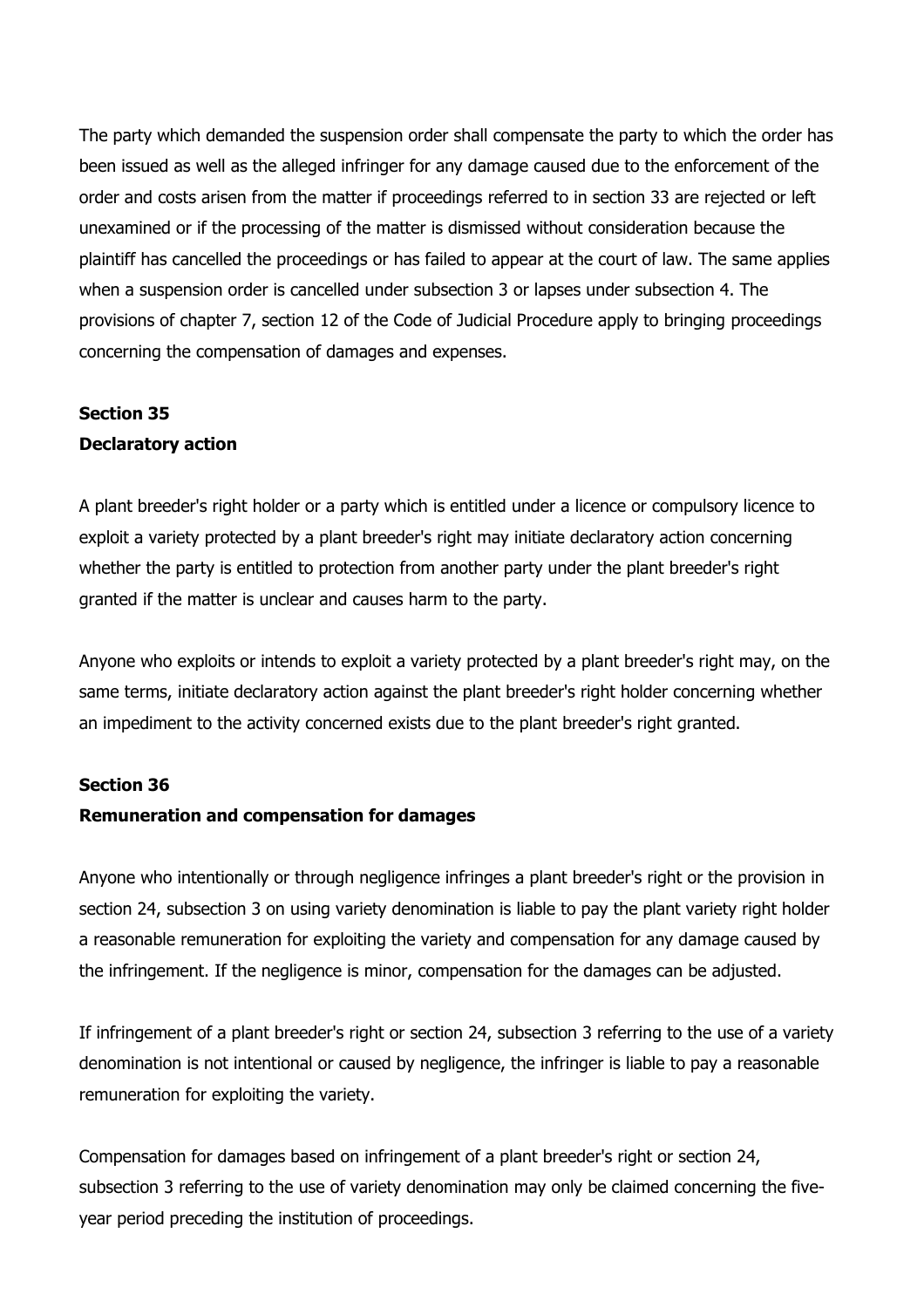If a plant breeder's right has been annulled by a court decision that has gained legal force, liability for remuneration or compensation for damages does not exist.

The provisions of the Tort Liability Act (412/1974) also apply to the compensation for damages.

### **Section 37**

### **Farmers' liability for damages**

A farmer who neglects the obligation laid down in section 6 is liable to pay compensation to the plant breeder's right holder. The amount of the compensation is determined in accordance with Commission Regulation (EC) No 1768/95 implementing rules on the agricultural exemption provided for in Article 14(3) of Council Regulation (EC) No 2100/94 on Community Plant Variety Rights.

## **Section 38 Returning plant variety material**

On the institution of proceedings by a party suffering from infringement of the right, a court of law may, within reasonable limits, order that the plant material of the variety concerned in the infringement be surrendered to the injured party against payment. The above does not apply to a party which has obtained plant material of the variety or a special right to it in good faith and has not itself infringed the plant breeder's right.

The plant material of the variety referred to in subsection 1 above may be confiscated if the party suffering the infringement has filed a claim demanding surrender of the plant material of the variety as provided in the Enforcement Code.

### **Section 39**

### **Infringement of provisional protection**

If a party other than the applicant professionally exploits a variety or propagating material of a variety during the time referred to in section 14, the provisions concerning the infringement of a plant breeder's right shall be applied if a plant breeder's right is granted later on.

A punishment referred to in chapter 9 of this Act or chapter 49, section 2 of the Criminal Code (39/1889) cannot be imposed for infringement of a plant breeder's right which has taken place during provisional protection.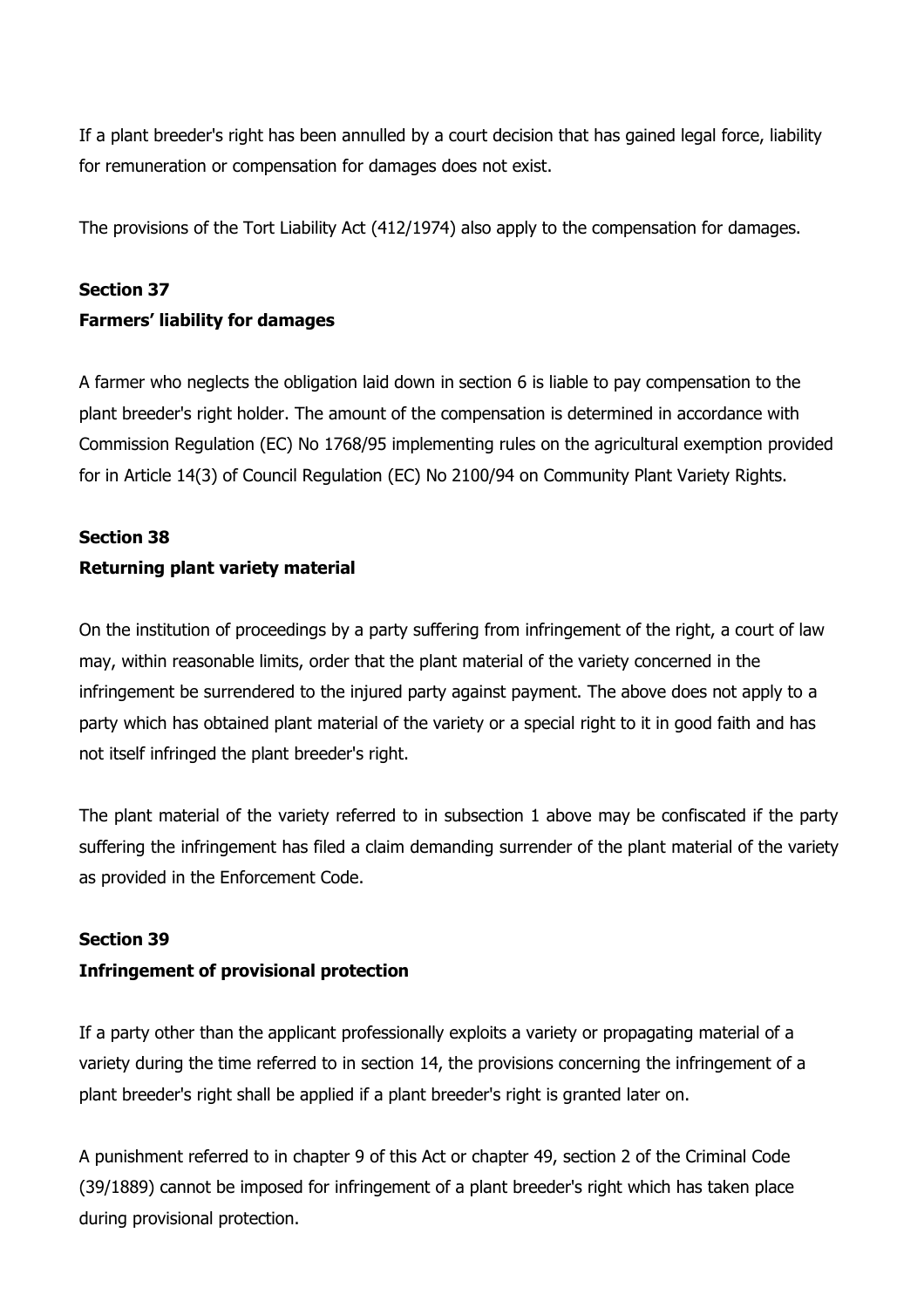Compensation for damage which has arisen before the publication of an application referred to in section 16 may only be ordered under section 36, subsection 2.

If proceedings concerning compensation for damages are initiated within one year from the approval of the plant breeder's right, the provision in section 36, subsection 3 does not apply.

## **Section 40 Publication of the judgement**

In a civil matter concerning the infringement of a pant breeder's right a court of law may order, upon demand by the plaintiff, that the defendant must compensate for costs incurred to the plaintiff for taking appropriate action to publish information on a legally valid judgement in which the defendant has been found to have infringed the plant breeder's right. The order shall not be issued if the dissemination of information has been restricted in other legislation. When considering the issue and content of the order, the court of law shall take account of the general significance of the publication, type and extent of the infringement, costs arising from the publication and other similar matters.

A court of law may order a maximum amount for the reasonable publication costs to be compensated for. The plaintiff is not entitled to compensation if information on the judgement has not been published within the time limit from the judgement becoming legally valid set by court of law.

## **Chapter 9 Penal provisions**

### **Section 41**

### **Infringement of a plant breeder's right**

Anyone who intentionally infringes the exclusive right laid down in section 4 shall be sentenced to a fine for *infringement of a plant breeder's right*, unless the act is to be punished as violation of incorporeal rights referred to in chapter 49, section 2 of the Criminal Code.

### **Section 42**

### **Violation of a plant breeder's right**

Anyone who intentionally or through gross negligence neglects the obligation to provide information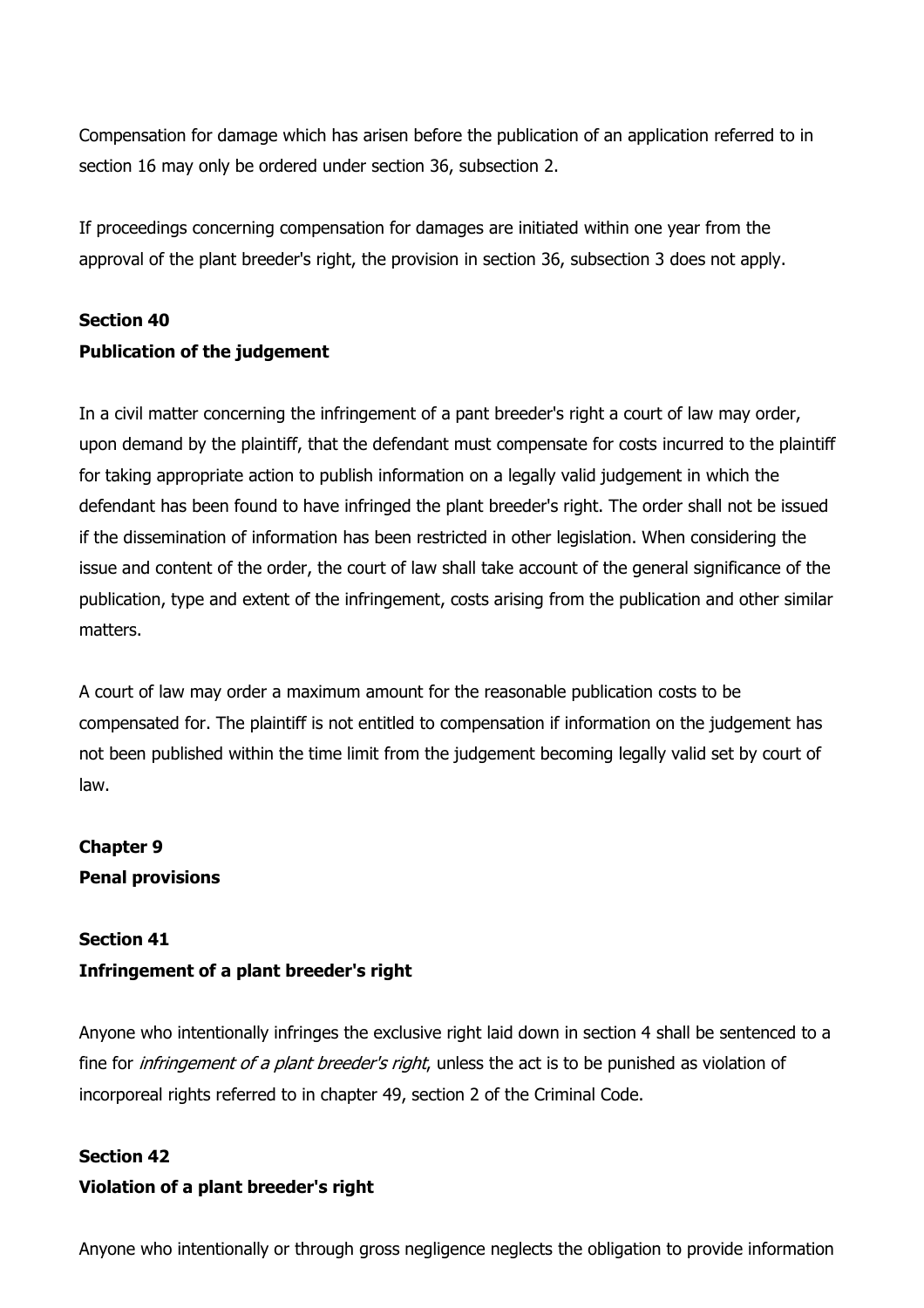laid down in section 6, subsection 4 or violates the provisions on the use of variety denomination in section 24, subsection 3 shall be sentenced to a fine for *violation of a plant breeder's right*.

### **Section 43**

#### **Misuse of cultivation information concerning a protected variety**

A plant breeder's right holder who intentionally or through gross negligence uses information disclosed under section 7 in a way that violates the purpose of use laid down in section 7, subsection 2 or discloses information to another party in a way that violates the said provision shall be sentenced to a fine for *misuse of cultivation information concerning a protected variety*.

#### **Section 44**

#### **Right to institute criminal proceedings**

The prosecutor may not bring charges for an offence referred to in sections 41-43 unless the complainant reports the offence for prosecution.

**Chapter 10 Miscellaneous provisions**

**Section 45 Appeal of a decision by Evira** (115/2013)

A decision by Evira under this Act may be appealed to the Market Court as laid down in the Administrative Judicial Procedure Act (586/1996).

Provisions on the consideration of an appeal referred to in subsection 1 above by the Market Court are laid down in the Market Court Proceedings Act (100/2013).

## **Section 46 Legal venue in civil matters** (115/2013)

The court of competent jurisdiction in civil matters and applications under this Act is the Market Court.

Provisions on the consideration of civil matters and applications by the Market Court are laid down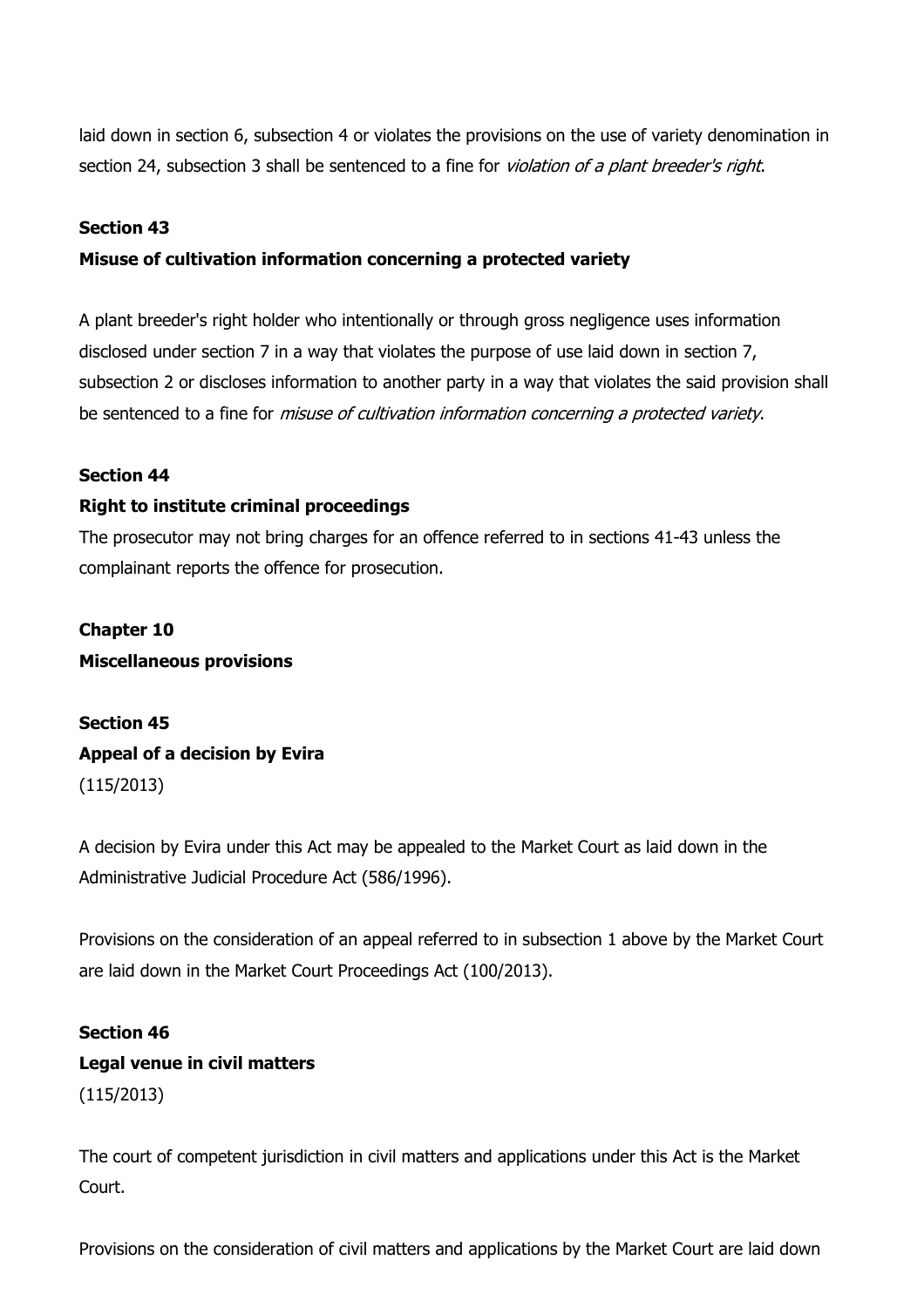in the Market Court Proceedings Act (100/2013).

### **Section 47**

### **Legal venue in criminal matters**

(115/2013)

The court of competent jurisdiction in a charge concerning violation of incorporeal rights referred to in chapter 49, section 2 of the Criminal Code that infringes a plant breeder's right and violation referred to in sections 41–43 of this Act is the Helsinki District Court.

The provisions in section 46 above notwithstanding, a claim for remuneration and compensation under section 36 arising from a crime concerned in the charge may be considered in connection with the charge referred to in subsection 1 above.

The court remains competent to examine a claim referred to in subsection 2 despite changes in the circumstances upon which its competence was grounded after the claim was presented.

#### **Section 47a**

### **Opinion from Evira in a criminal matter**

(115/2013)

Provisions in chapter 4, section 22 of the Market Court Proceedings Act on the right of the Market Court to request an opinion shall apply to the right of the court of competent jurisdiction referred to in section 47 to request an opinion from Evira.

## **Section 47b Expert in a criminal matter** (724/2016)

When considering a matter referred to in section 47, the District Court may be assisted by the maximum of two expert members referred to in chapter 17, section 10, subsection 2 of the Courts Act (673/2016).

The expert shall give a written opinion on the questions posed by the District Court. The expert has the right to pose questions to the parties and witnesses. Before deciding on the matter the District Court shall reserve the parties the opportunity to give their opinion on the expert opinion.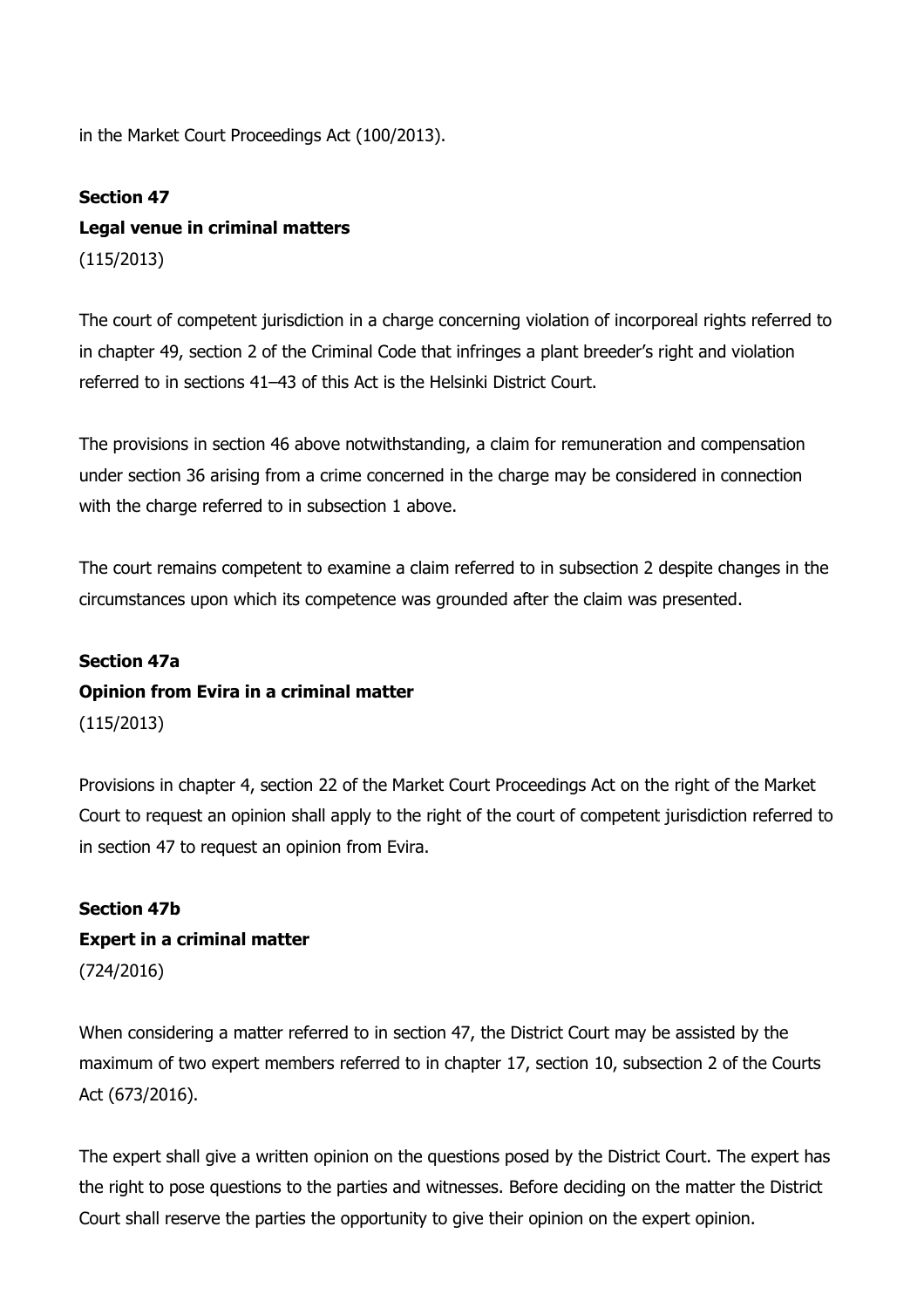Provisions of the right of the expert to fees and compensation are laid down in chapter 17, section 22 of the Courts Act.

### **Section 47c**

# **Notification to Evira in a criminal matter**

(115/2013)

The provisions in chapter 4, section 23 of the Market Court Proceedings Act on the obligation of the Market Court to provide notice of the decision it has made shall apply to the obligation of the court of competent jurisdiction referred to in section 47 to provide notice of the decision it has made to Evira.

## **Section 48 Charges to be collected**

Charges to the State for tasks undertaken by Evira are collected on the grounds laid down in the Act on Criteria for Charges Payable to the State (150/1992).

### **Section 49**

### **Agent of an applicant for and holder of a plant breeder's right**

If the applicant for or holder of a plant breeder's right has no domicile in Finland, the applicant or holder shall have an agent residing within the European Economic Area who is entitled to represent the applicant or holder in all matters concerning the plant breeder's right.

### **Section 41 Entry into force**

This Act enters into force on 1 January 2010.

This Act repeals the Act on Plant Variety Rights of 21 August 1992 (789/1992) with subsequent amendments and the Act on the Protection of a Plant Variety Right Granted by the European Community under Private and Public Law in Finland of 5 March 1999 (239/1999).

Provisions issued under the repealed Act on Plant Variety Rights remain in force until otherwise provided under this Act.